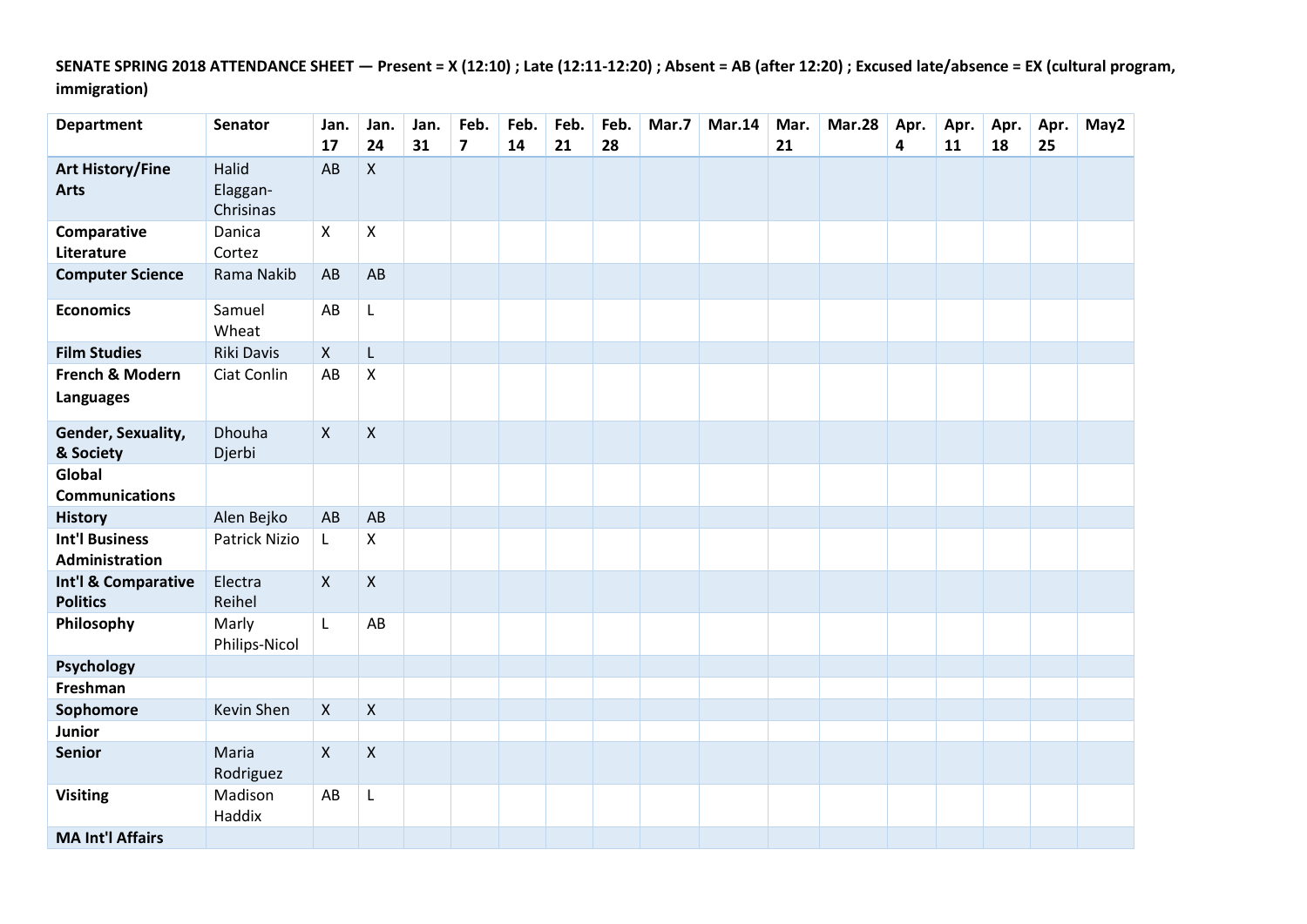| <b>MA Global Comm.</b>        |  |  |  |  |  |  |  |  |  |
|-------------------------------|--|--|--|--|--|--|--|--|--|
| MA Diplomacy &<br>Int'l Law   |  |  |  |  |  |  |  |  |  |
| <b>MS Int'l</b><br>Management |  |  |  |  |  |  |  |  |  |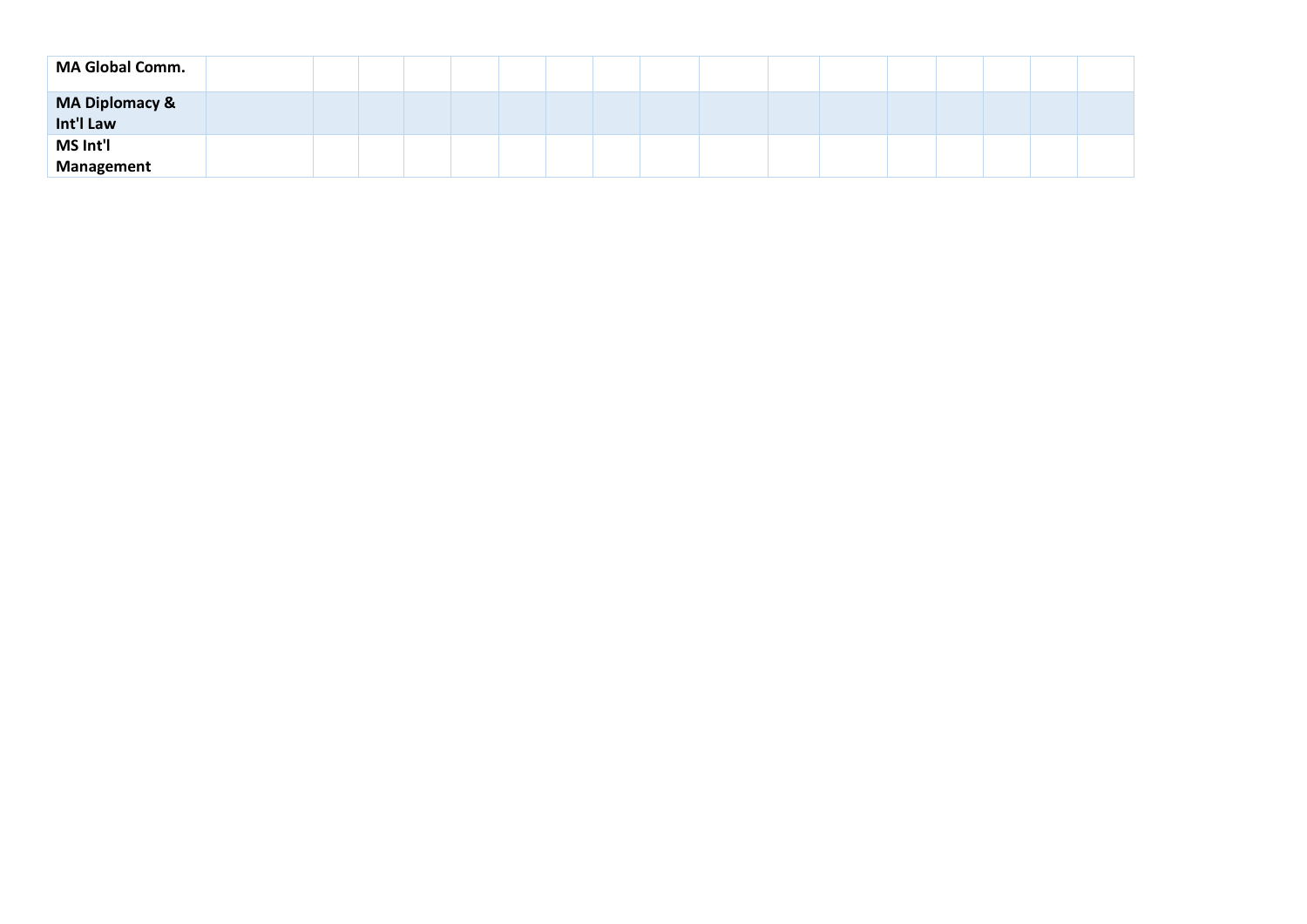## **SGA Senate Minutes for 24 January 2018**

## Taken by GSC Communications Director Alex Bilodeau

#### **12:10 – Attendance, Senate begins (8/15) Quorum met**

#### **12:16 – Assign Senate-Faculty Advisor Presentation**

- Note your meeting date and arrange with professors
	- o Madi & Junior Rep to go first with Joelle
	- o Maria last
	- o One week to confirm
- Wednesday Feb 7 No Senate No classes
- Hopefully by  $31<sup>st</sup>$ , will have grad rep to vote in.
- Monique resigned
- Clarifying that anyone can bring a budget to senate, Monique can still present and request, but does not hold senator priviledges

#### **12:25 – Events Committee Presentation**

- Past Events:
	- o Presentation on Trump: Year One
	- o Clubs/Speech Night
- Upcoming:
	- o CAF Workshop
	- o Richard Beardsworth talk on Brexit
	- o Lee Huebner: Refections on Globalization
	- o Student Advisor HH & Trivia Night
	- o Inspire Africa: Do you Speak? language speed-dating
	- o This little Art: Reading and talk bY Kate Briggs
	- o Distinguished Alumni Speaker Series: Monica Taylor
	- o UNICEF Welcome Cocktail
	- o ASM Open Board Meeting today
- Weekly events emails from the SGA
- Run the list according to online CALENDAR

#### **12:40 – ACC Presentation & Budget Requests**

- AUP for consent- Requesting  $\epsilon$ 500
	- o 4 events Jan 25, Feb 6, March & April
	- o 6:30 5<sup>th</sup> floor Combes this Thursday
	- o Refreshments, stickers, candles
	- o Separate budget for "Lets Talk about Sex" not included in this budget
	- o Dhouha, Motion to allocate €500
	- o Motion Passes, **Budget Approved**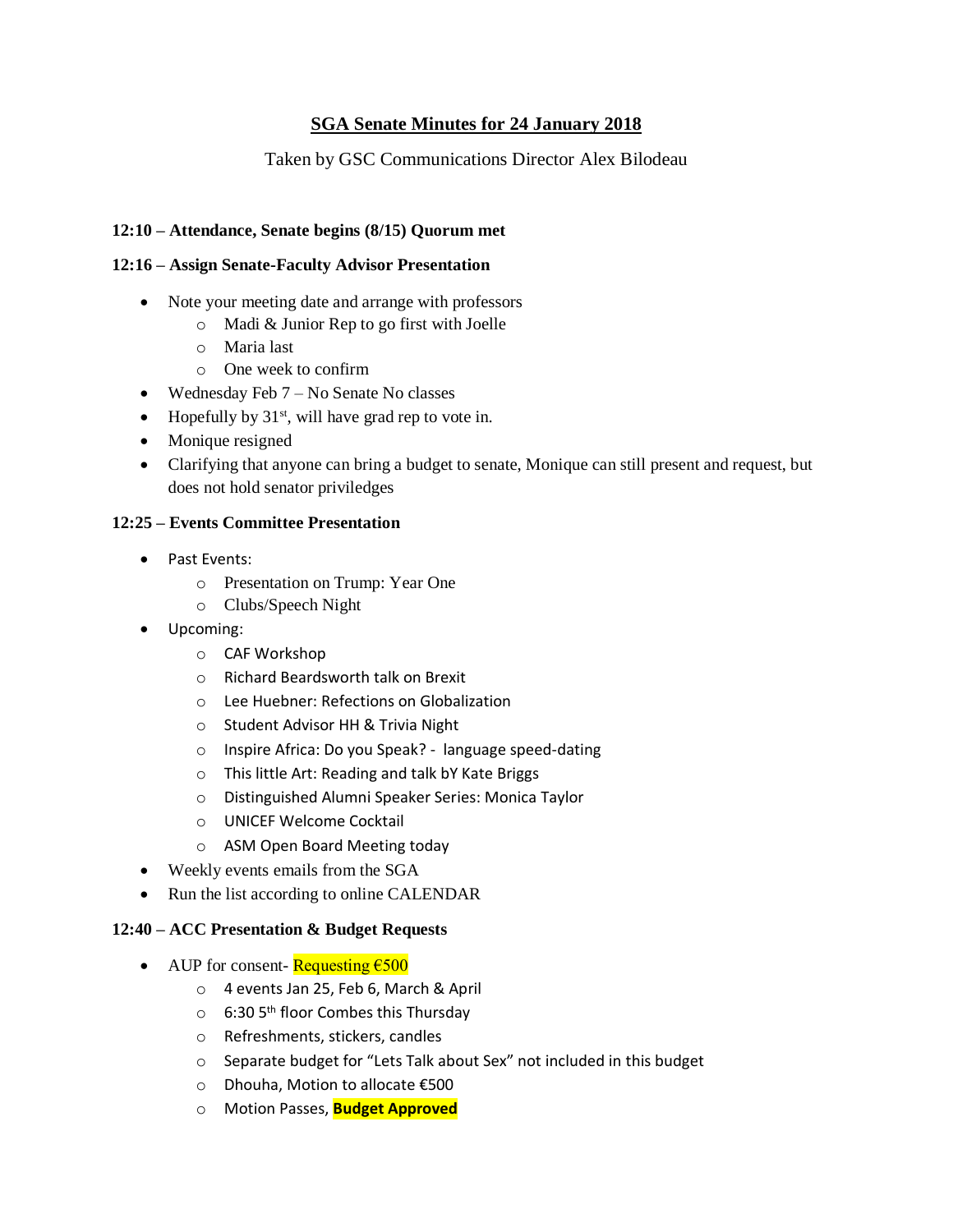- Sexual Health Event Requesting  $660$ 
	- o Feb 6, 18h30 @ PL3
	- o Maria Motion to allocate €60
	- o Motion Passes, **Budget Approved**
- Museum of Perfume Requesting  $£193.80$ 
	- $\circ$  Feb 9<sup>th</sup> 10h30
	- o Covered guided tour for 15 people
	- o Maria Motion to Allocate €193.80
	- o Motion Passes, **Budget Approved**
- UNICEF Welcome Cocktail Requesting  $\epsilon$ 75
	- o Jan 31 18h20 C101
	- $\circ$  Kevin Motion to allocate  $\epsilon$ 75
	- o Motion Passes, **Budget Approved**
- Do you speak? Requesting  $\epsilon$ 110
	- o Jan 26 18h30 PL1
	- o Sam Motion to allocate €110
	- o Motion Passes, **Budget Approved**
- BVSyria Requesting €713.97
	- o Every Tuesday
	- o Push for healthy snacks for the kids
	- o Ciat Motion to Allocate €713.97
	- o Motion Passes, **Budget Approved**
- Superbowl Requesting  $\epsilon$ 600
	- $\circ$  Feb 4 Amex @ 22h 5h
	- o Eagles vs Another team
	- o Usually packed event
	- o Dhouha Motion to allocate €600
	- o Motion Passes, **Budget Approved**
- Clubs Fair Requesting  $\epsilon$ 200
	- o Yesterday
	- $\circ$  Maria motion to allocate  $\epsilon$ 200
	- o Motion Passes, **Budget Approved**

### **13:24 – New Business**

- No class/ Senate Wednesday Feb 9
- Update on elections and vacant positions
- Budget coming by Dhouha on new publication dealing with gender & queer studies
	- o Two presentations
		- One for content
		- One for budget
- Encourage Professors to learn more about SGA, how senate works, getting involved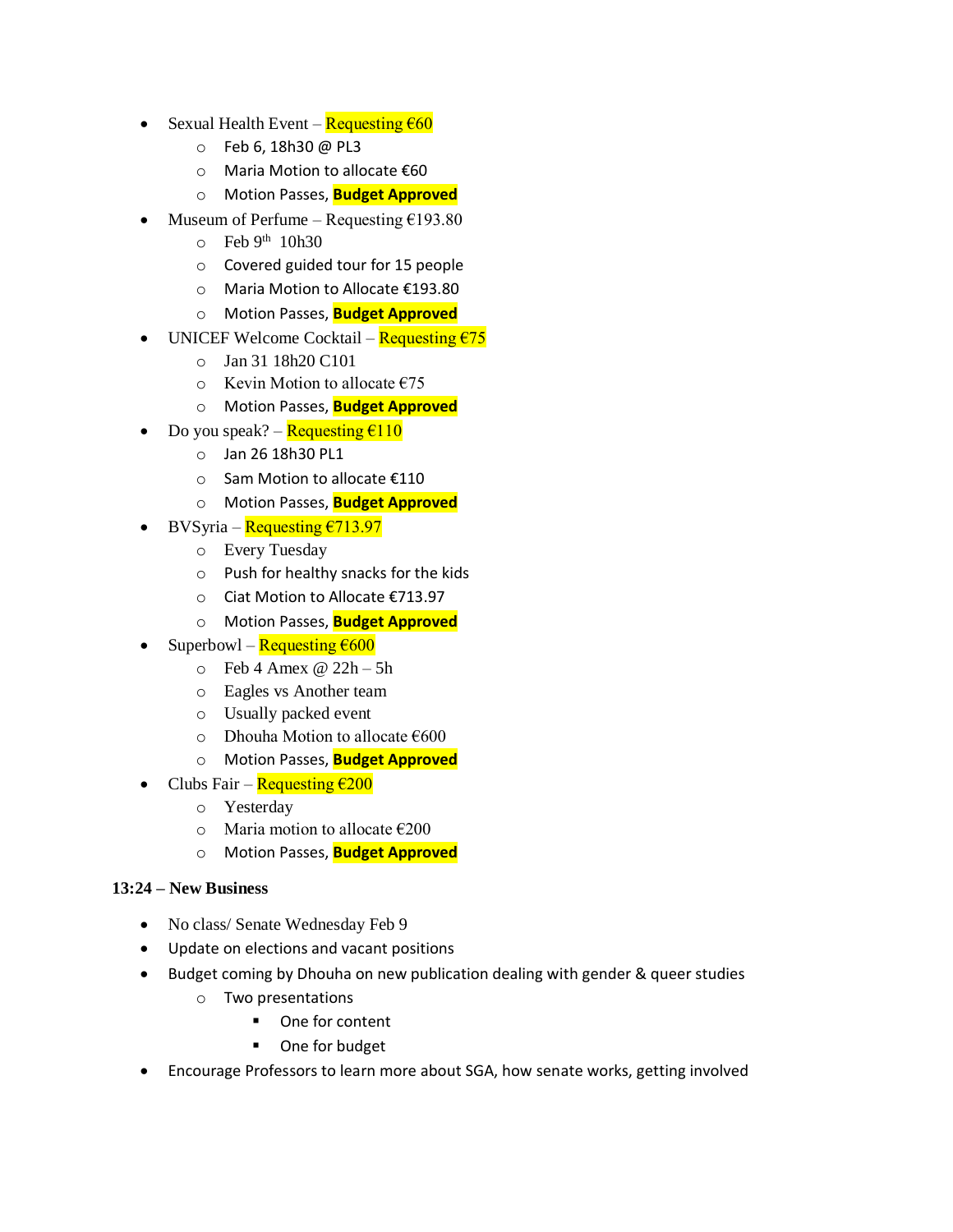- o Marc it would be a good idea to have Amelia present how to request budgets at Faculty Senate
- o